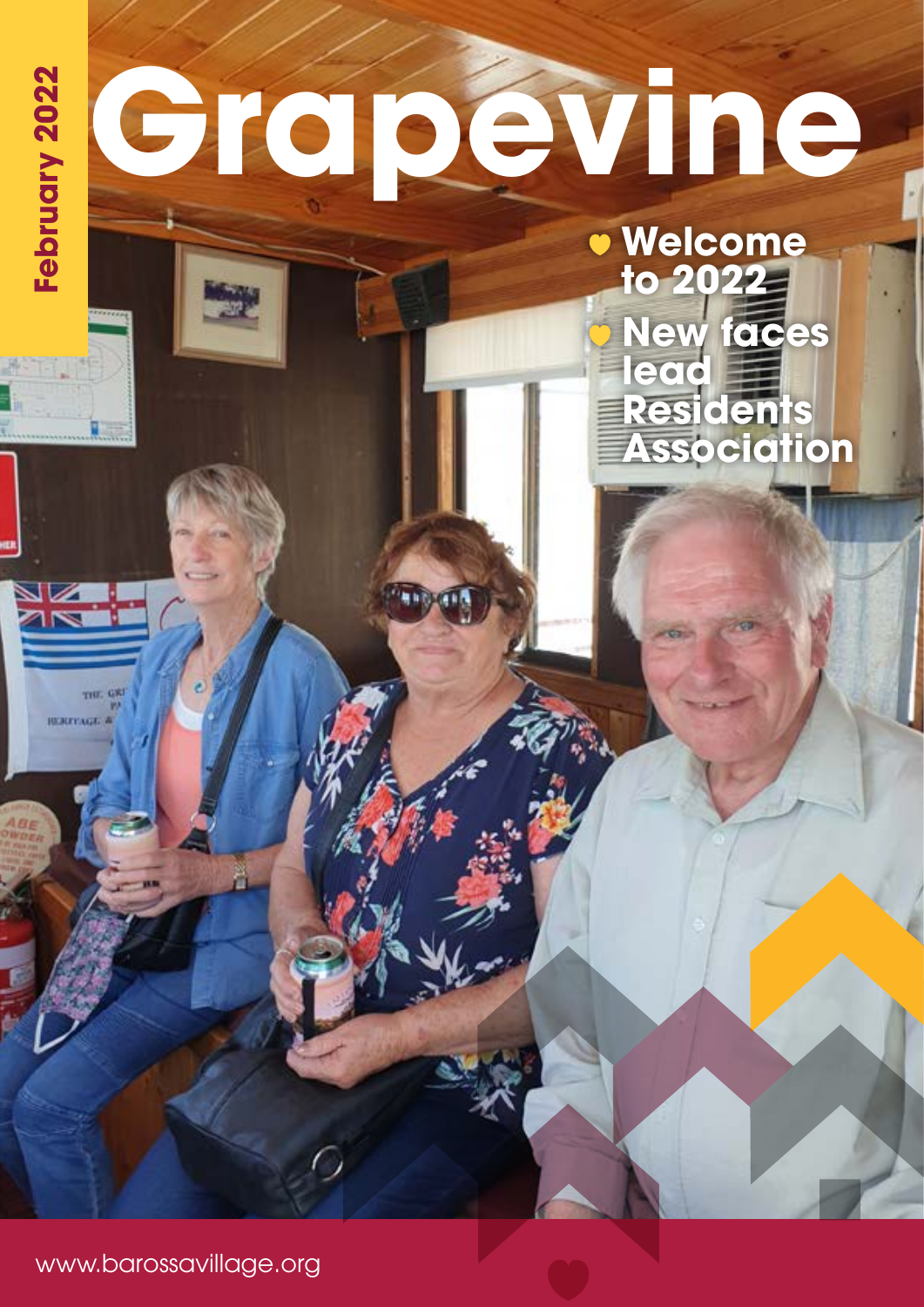#### Hairdresser

Tuesdays at The Residency Thursdays at The Lodge Contact Irene Rickards for an appointment or she can come to you. Phone 8564 2195 or 0414 607 135

We welcome everyone to our services. Held each Sunday, 10.30am Joy Rice Centre, Nuriootpa Phone 0408 194 740

#### Barossa Christian Family Centre

#### COVID-19 Resources

SA Health www.sahealth.gov.au 08 8226 6000 SA COVID-19 Mental Health Support Line 1800 632 753 (8am-8pm, 7 days a week)

Proof of vaccination is required for entry into the Residency, The Lodge and Joy Rice Centre.

#### Australian Government Department of Health

www.health.gov.au Coronavirus Health Information Line 1800 632 753

#### Don't wait, get vaccinated

Book your COVID vaccination or booster at: www.sahealth.gov.au

Regular COVID updates are available at www.barossavillage.org and our Facebook page.

Mask wearing, QR Coding or signing in on entry is mandatory at the Residency, The Lodge, Joy Rice Centre and Arthur & Gladys Reusch Community Centre.

## **Welcome**

**Barossa Village** people at our hear

| <b>Corporate, Community</b> |  |
|-----------------------------|--|
| & Retirement Services       |  |
| <b>Barossa Village</b>      |  |
| 14 Scholz Avenue            |  |
| Nuriootpa SA 5355           |  |
|                             |  |

**The Residency** 9Atze Parade Nuriootpa 5355

**Postal Address** PO Box 531 Nuriootpa SA 5355

The Grapevine is printed on 100% recycled paper.

Digital versions of the Grapevine are available to read at www.barossavillage.org

If you would prefer to receive a copy of the Grapevine by email each month, send your details to enquiries@barossavillage.org

| <b>Contents</b> |
|-----------------|
|-----------------|

| From the CEO                               | 4               |
|--------------------------------------------|-----------------|
| Paddy's Life Well Travelled                | 6               |
| <b>Independent Living Community Update</b> | 8               |
| <b>BVRA Monthly Report</b>                 | 10              |
| People & Culture                           | 12 <sup>°</sup> |
| <b>Community Development</b>               | 14              |
| <b>Community Lifestyle</b>                 | 16              |
| Residential Lifestyle                      | 18              |
| Resident Profile, Bill Wild                | 20              |
| <b>COVID Conversations</b>                 | 22              |

#### The Village Op Shop

Open Wednesday to Friday, 9.30am-3.30pm Arthur & Gladys Reusch Community Centre, Nuriootpa (next to the Vine Inn) We're always looking for volunteers! Phone 8562 0300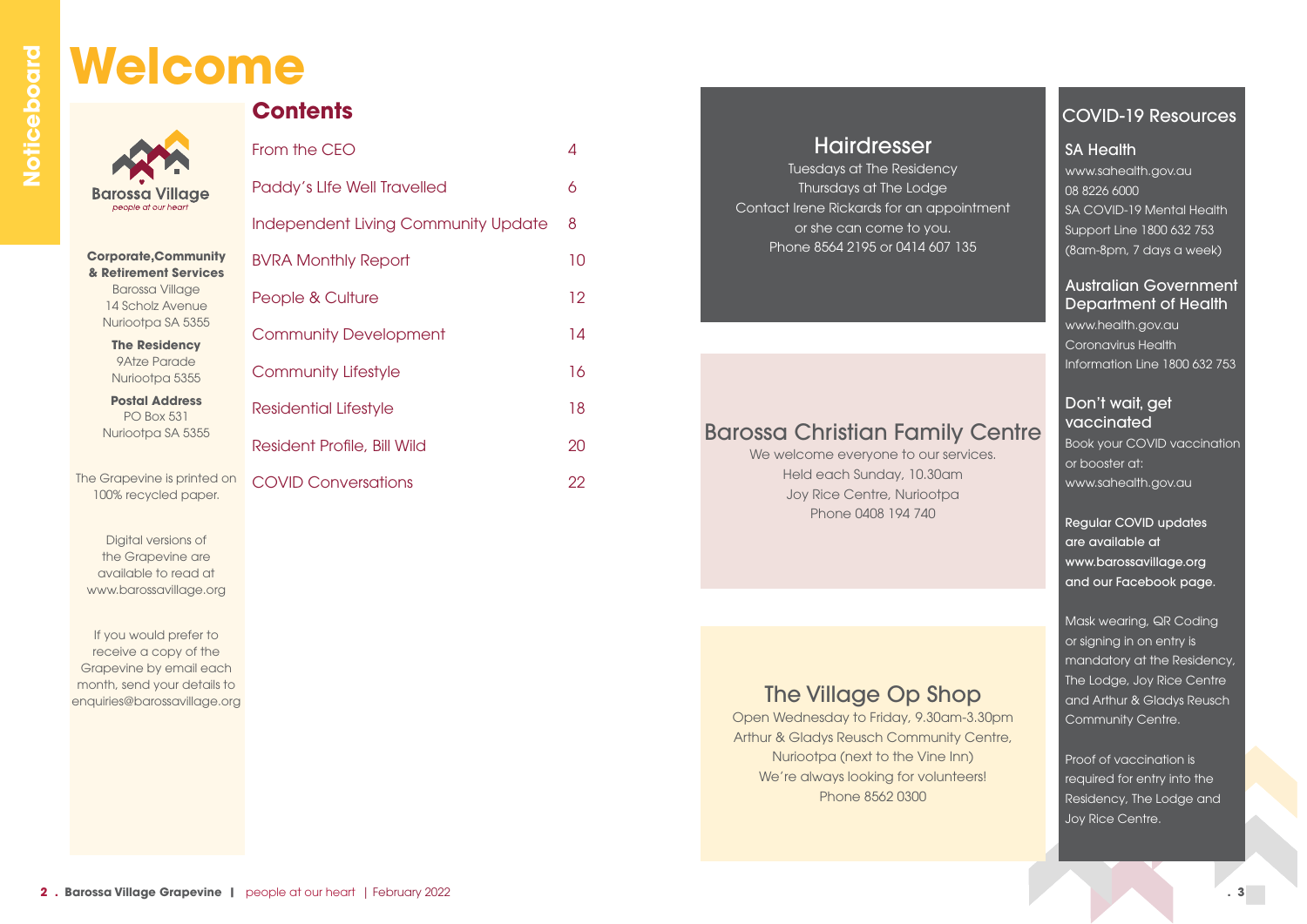**Even with COVID being ever more present, I hope everybody had an opportunity to celebrate Christmas and New Year with friends and family.** 

It is always a special time of the year and I love to stop and reflect a little on life and everything we can be thankful for.

Victoria and I managed to get over to Yorke Peninsula for a while and many of the team took some time off and refreshed a little, with the majority back at work and ready to take on the challenges and opportunities of 2022.

After another very difficult and stressful year of the Pandemic, we are very keen to start 2022 with more optimism and enthusiasm, as we manage our way through the challenges. The resilience shown by our staff, volunteers, residents and clients over the last 12 months should be applauded. We are well into our second year of discomfort and living with uncertainty at some level.

But as we know, life is to be lived the best way possible. This is reinforced each day, with many of our residents popping in and telling me of their adventures. There is still an enormous amount of enthusiasm among our residents and clients.

We are now two years into our current three-year strategic plan with the majority of strategic initiatives implemented successfully. I can now focus on driving the final key outcomes that incorporate ongoing growth, financial sustainability and people, through innovation and engagement.

2021 was a year of growth and change for Barossa Village. We introduced a new organisational structure and continued to grow our workforce. New recruitment strategies brought in new and very talented people to the organisation at all levels, and we will continue this during 2022. I am expecting large growth in both our residency and community care programs as we expand.

The residency construction project is continuing and we expect the extra beds to be operational in May or June. This will further improve the way we care for our residents with the introduction of different models of care, especially around dementia.

The Op Shop has been expanded and Dave, Ben and Lisa have done a great job with the retail space. We are always looking for more volunteers to help out so we can increase the opening hours.

Barossa Village will continue to work hard in supporting our residents and clients; our employees are doing such a wonderful job and continue to amaze impress me



with their dedication and loyalty to the organisation and to the community we serve.

I am extremely proud to be associated with Barossa Village, the staff we employ, the volunteers that support us and the residents and clients we care for and support.

Coming to work is a pleasure.

As always, if you would like to get more information or discuss any issues, give me a call at the office on 8562 0300 any time.

#### **Simon Newbold, Chief Executive Officer**

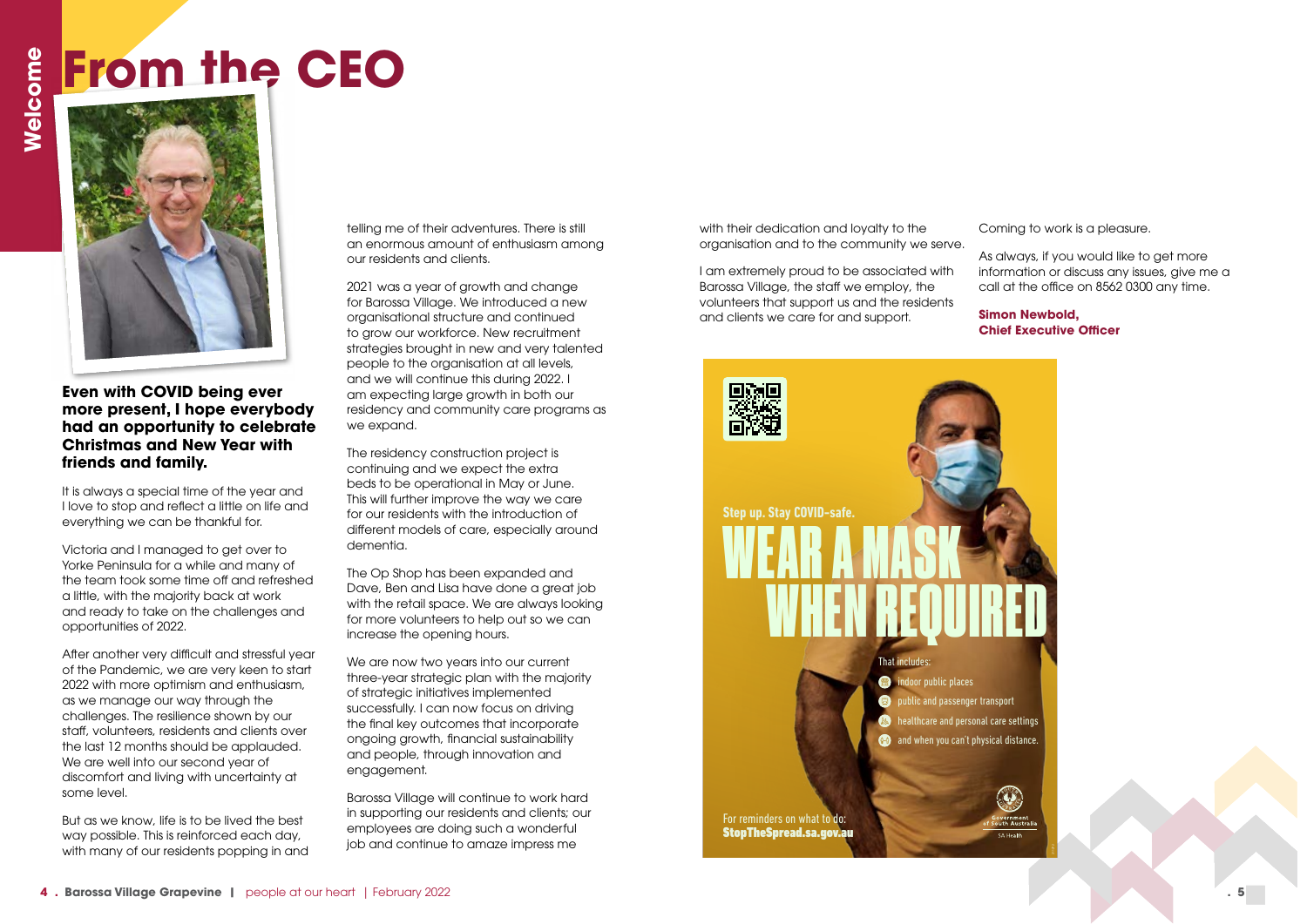Paddy and her friend set off on their journey across Asia, through Malaya, into Thailand and north to Chiang-mai. They were only allowed a 24 hour stay in Burma, so they flew to Rangoon to see the Golden Pagoda. From there they flew to Chittagong in East Pakistan (now Bangladesh), train to Dacca, then train and cycling into India. After visiting Calcutta they headed north to Darieeling.

#### **In this issue of the Grapevine, we continue the adventures of ILU Resident Paddy Carter, where she and a friend had just bought folding bicycles to travel across Asia to England.**

"We crossed the Ranjit River and were given a ride by a chap who ended up being an official. With no permits, we were gently arrested and taken to a dak bungalow by the Sikkimese Police, where our Swiss friends entertained them with their yodelling."

"After a restful three days overlooked by Himalayan peaks, we were taken back to the border expecting to be met by Indian police. Instead, we got a lift back to Darjeeling, collected our bicycles and left straight away."

When their application for permits to enter Sikkim hadn't come through, they decided to trek through the tea gardens and make their way into Sikkim with Swiss friends.

"Later, we met our Swiss friends in Nepal who revealed they had been detained for about a week by police, thinking they might be spies."

Paddy and her friend made their way to Nepal, travelling in lorries and by train, and cycled around Kathmandu Valley.

Arriving in South Africa, Paddy explored, worked for several months near Durban,

# **Corporate Community Corporate Community Community Constant Community Constant Paddy Corporate Constant Paddy Corporate Community Services of the Constant Services of the Constant Services Asia, through Malays, the Inc. Co Travelled (part 2)**

The following year Paddy and Nick became Australian citizens. Soon after, they spent Christmas in New Zealand with Paddy's twin, Biddy, and the couple were married. In Auckland they boarded ship for their next adventure to South America via The **Netherlands** 

Returning to India they caught the train to Delhi, visited the Taj Mahal in Agra, then train to West Pakistan, staying with friends in Lahore and Islamabad. They visited the ancient site of Taxila, founded by the Persians and associated with Alexander the Great. Their journey continued to Swat Valley, through the Khyber Pass, into Afghanistan, Iran, Turkey, Greece, Yugoslavia and then England.

Back in England, Paddy worked for The Royal Society, an academy of sciences founded in 1660, which included Isaac Newton as its president from 1703 to 1727.

"In my interview, they talked about studies on the Solomon Islands, and I said I had just been there and I got the job."

"I did some writing, but much of the work was editing and organising lectures and discussion meetings with many eminent scientists. It was a fascinating time."

Paddy then travelled around Europe, returning to London to work at St Martin-inthe-Fields, a historically significant Anglican church in Trafalgar Square, raising money for a new youth centre opened by Prince Philip, who Paddy met.

In 1974 Paddy decided to return to Australia. She took an Encounter Overland lorry to France, Spain and over to Africa. Then drove through Morocco, Algeria, Niger, Nigeria, Central African Republic, Zaire (the Democratic Republic of Congo), Rwanda, Tanzania, Kenya, Zambia, Botswana and Rhodesia.

"In Rhodesia, I visited the ruins of Zimbabwe, an amazing ancient site to explore. Beautiful and full of mystery."

and eventually took a ship from Cape Town. On board, she met her future husband Nick (and his Land Rover), and discovered they were both heading for Brisbane.

Antilles, ferry to Venezuela, buses to Colombia, Ecuador and Peru.

From Lima, they took the special train up into the Andes Mountains, then lorry to Cuzco where they visited Machu Picchu. By that stage, they had seen enough of South America and flew to the United States and Canada to see friends.

Paddy and Nick travelled back

to England, staying with Paddy's mother. On the second day back, a friend at The Royal Society phoned to ask if Paddy would like her job back. She said yes, please! After a couple of years, they returned to Australia via the Trans-Siberian Railway. On the way, they stayed with friends in Denmark, train through Sweden, ship to Helsinki, and then train to Leningrad (St Petersburg), onto Moscow and the Trans-Siberian Railway to the east coast of Russia. They went by ship to Japan and Hong Kong, and plane to Brisbane. Paddy returned to her job at The Jacaranda Press.

Several years later Paddy was working in the Child Health Department of the University of



Queensland at Brisbane's Mater Children's Hospital, and she was introduced to the age of computers.

Working with three doctors who were writing their theses, Paddy agreed to type and edit their work using the new computer system, which proved to be very temperamental!

In 1985 Paddy and Nick took a caravan around Australia for six months. They then sold their house in Brisbane and moved

> to Point Lookout on North Stradbroke Island where they were selfemployed. Paddy became an editor again, freelance. They also acquired Misty, a beautiful Blue Heeler who became Nick's shadow.

To escape the heat of Queensland, Paddy and Nick moved to Tanunda in February 1995. Soon after in July, Nick became breathless and was eventually diagnosed with mesothelioma, a cancer caused by asbestos, and died in January 1996.

Misty continued to be a good companion to Paddy, as were books and music, and she made a new life for herself in the Barossa.

In 1997, friends visited from England to look after Misty and the house while Paddy ventured overseas for six months, her last long trip. Mostly she visited friends and family but also took some special tours: to Laos, an archaeological tour in Syria (before the war), and to Jordan to see Petra, all amazing experiences. From Europe, she went to the USA, Canada and came home to Tanunda.

Continued on page 13.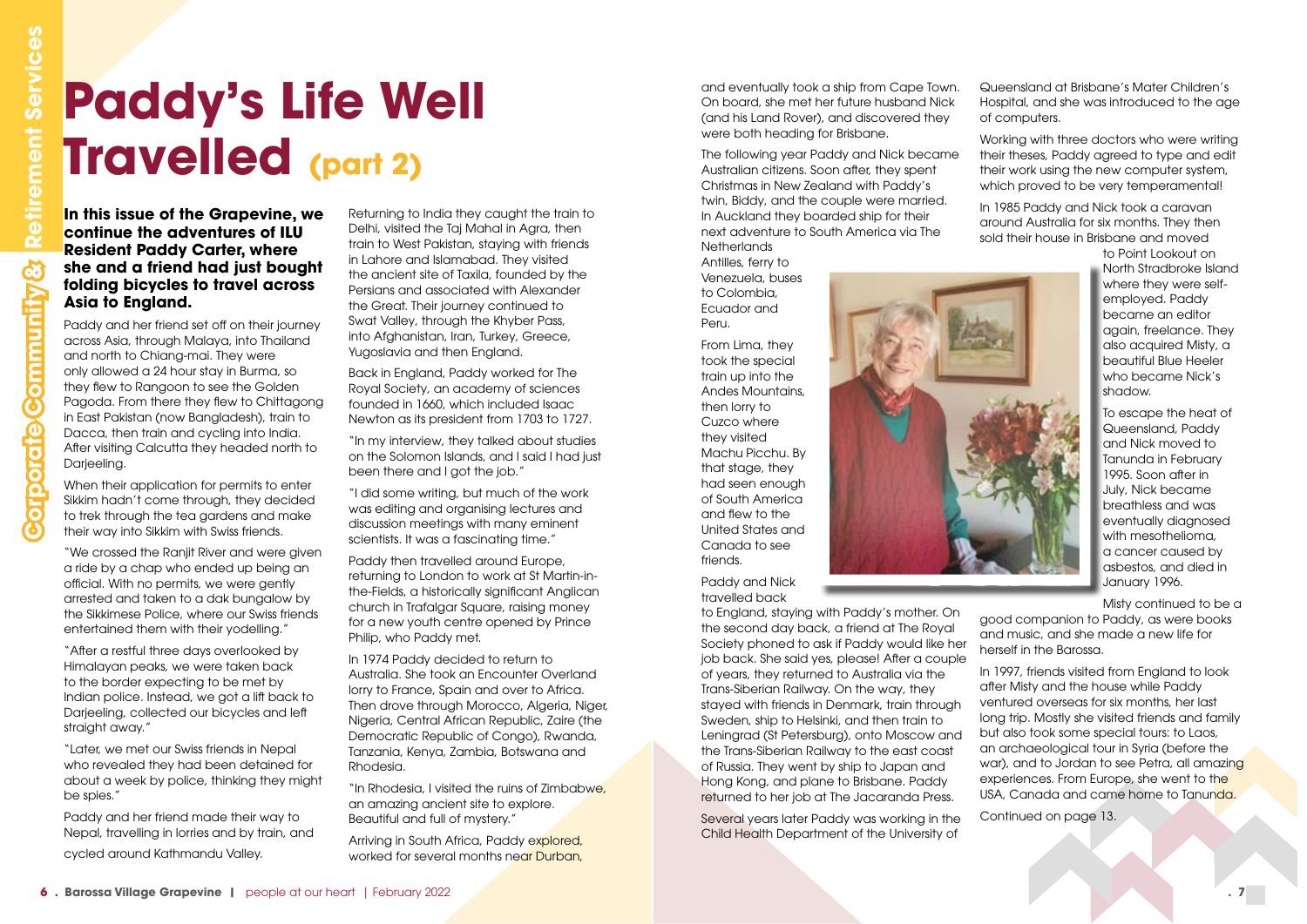#### **Community Grant for High Tea Ball**

Late last year we were thrilled to receive a grant from the Flinders Rural and Remote Community Partnership Grant for \$1,900.00. This grant will significantly contribute to this year's High Tea Ball and Information Session, which was previously held back in March 2020. Barossa Village will once again be partnering with the Barossa Council to make this event happen.

Given the current COVID situation, we are revising our initial dates for March, but we will watch the situation closely and will have more details available by the next edition of the Grapevine

Pictured is Finance Manager Sam Mason with General Manager People and Culture, Dave Rundle, holding the novelty cheque.

#### **Thank You**

I'd like to thank all of our ILU community for being so patient with the recent pause of social activities, and for being so responsible with the requirements that enable us to return to activities safely.

Also a huge thank you to all of the ILU

residents who completed the recent wellbeing survey. We received 146 responses which was a fantastic level of participation.

> You can now also share your digital certificate with your mySA Gov app and the apps used in other states and territories.

Sharing your feedback and perspectives with us is very important for developing future planning and mapping priorities for 2022. We are now in the process of compiling a comprehensive survey report.

#### **Digital Vaccination Record**

With check ins becoming the norm in our daily lives, so is a visual record of our COVID vaccination. If you have a smartphone, you can connect your vaccination record to several Apps, for easy reference.

On the opposite page is a "how to" of linking your COVID vaccination.

If you would like any assistance with the process please don't hesitate to call

#### 8562 0300.

If you're using your Medicare online account through myGov, you'll need to use iOS 13 or later to share your digital certificate. If you're using iOS 9 to iOS 12, you'll need to use the Express Plus Medicare mobile app.

## **Independent Living Community Update How to create and connect your digital vaccination record**



#### **Tom Herring, Integrated Care Development Coordinator**



**Corporate Community &** 

etpiccros

**Sommunity&** 

 **Retirement Services**

**Retirement Services** 

Many of you have the **mySAGOV** check in app on your mobile phones and if you have managed to successfully link your vaccination record to the check-in app well done! It is a bit of a convoluted process, but support is here if you need it.

The steps are:

- 1. Create a MyGov account
- 2. Link Medicare to your MyGov account
- 3. Update your mySa Gov app
- 4. Download the Express Plus Medicare app

If you're using the **Express Plus Medicare** mobile app: Select Proof of vaccinations from Services.

- 1. Select View history.
- 2. Select your name, then Share with check in app.
- 3. Choose an app to share your certificate with and select Share.

If you're using your **Medicare** online account through myGov:

- 1. Sign in to your myGov account using a browser on your device.
- 2. Select Go to Medicare from the Proof of your COVID-19 vaccination quick link.
- 3. Select View history.
- 4. Select your name, then Share with check in app.
- 5. Choose an app to share your digital certificate with and select Share

If you're not eligible for Medicare, you can use the **Individual Healthcare Identifiers** service through myGov.

Follow these steps:

- 1. Sign in to your myGov account using a browser on your device
- 2. Select Individual Healthcare Identifiers service
- 3. Select View immunisation history
- 4. Select Share with check in app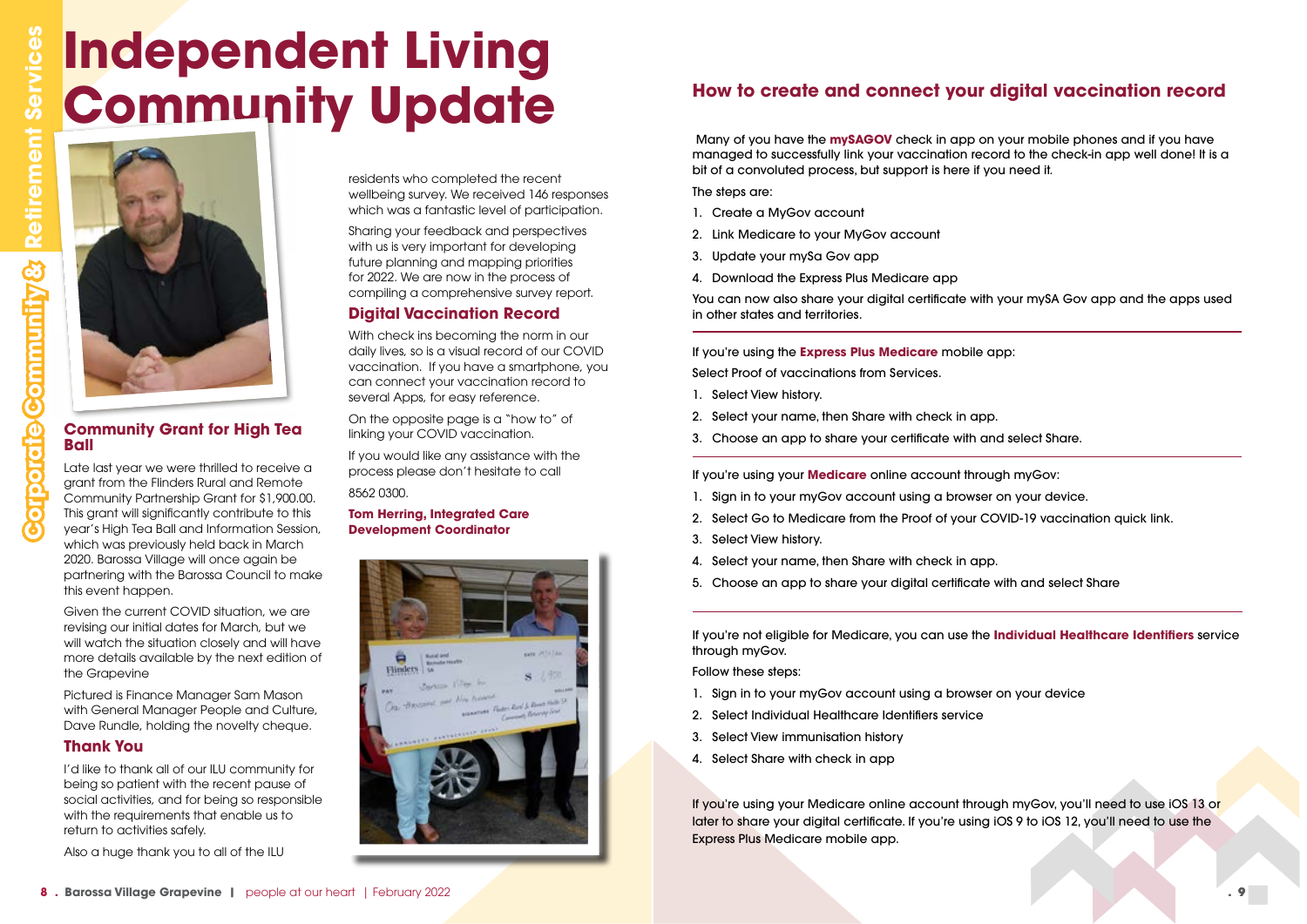**A new Management Committee for the Barossa Vilage Residents Association (BVRA) was elected at the last October AGM and November meeting.**

The new President is Robin Henry from Magnolia Street Cluster, the Secretary is Karen Davidson from Basedow Hof Cluster and the Vice President is Tom Falconer from River Road, who was previously President for several years.

#### **Introducing Your Committee**

Robin Henry moved to the Barossa in January 2018 from Alice Springs. He has a background in TAFE teaching and management (QLD),



staff training, and human resources management with the **Australian** Government. He served in the RAAF during the Vietnam War Era and spent 10 years policing (Tas/ Qld) before graduating as a TAFE business

and computing teacher.

His last job before retiring was as Head of the Prisoner Education and Training Department at Alice Springs Correctional Centre.

Robin is a volunteer with Barossa Village, Legacy, and is heavily involved with the RSL Tanunda. He also mentors several students at the University of South Australia.

Tom Falconer is well known within the Barossa Village as a volunteer, super-organiser, and of course in his role as President of the BVRA from 2018, and probably needs no introduction. Tom lives with his wife Angie in the River Road Cluster having moved in during 2016, and is the BVRA rep for that cluster.

Karen Davidson has lived in the Barossa since 2014 and moved to Barossa Village in September 2020. During her 45-year working career, she has been employed mainly in the retail



sector but has performed administration roles which should come in handy in the Secretary position.

Karen has also done some past volunteering at the Barossa Village and Meals on Wheels and is looking forward to working with the Barossa Village Management to hopefully create positive outcomes for all residents of the Barossa Village.

## **Barossa Village Residents Association Monthly Report**

#### **ILU Residents Activity Calendar\***

#### **February 2022**

| <b>Activity</b>                                    | <b>Date</b>                                                  | <b>Time</b> | Location                              |
|----------------------------------------------------|--------------------------------------------------------------|-------------|---------------------------------------|
| <b>Games Group</b>                                 | Wednesdays                                                   | $2.00$ pm   | <b>Joy Rice Centre</b><br>Screen end  |
| <b>Happy Hour</b>                                  | Thursday 10th                                                | 4.30pm      | <b>Joy Rice Centre</b>                |
| <b>Movies</b><br><b>Alternate Fridays</b>          | Friday 4th<br>To Catch a Thief<br>Friday 18th<br>Lincoln     | 6.30 pm     | <b>Joy Rice Centre</b>                |
| <b>Art &amp; Craft Group</b>                       | Fridays                                                      | 3.00 pm     | <b>Joy Rice Centre</b>                |
| <b>Bobby Dazzler Live Shows</b><br>on Facebook     |                                                              |             |                                       |
| <b>Walking Group</b>                               | <b>Tuesdays and</b><br><b>Thursdays</b><br>Fine weather only | 9.30am      | <b>Coulthard Reserve</b><br>Nuriootpa |
| <b>Vinyl Record Club</b>                           | Saturday 26th                                                | 8.00pm      | <b>Joy Rice Centre</b>                |
| <b>ILU Residents Social Club</b><br><b>Meeting</b> | Monday 14th<br>Lunch with show<br>& tell                     | 12 noon     | <b>Joy Rice Centre</b>                |
| <b>Concert Night Joy Rice</b><br><b>Centre</b>     | Saturday 12th<br>Concert night                               | 6.30pm      | <b>Joy Rice Centre</b>                |

**For more information about these activities phone Reception on 08 8562 0300**

**Or visit the Client Zone at www.barossavillage.org**

#### **What is the BVRA?**

Just a reminder to residents that the purpose of the BVRA is to represent you to Barossa Village Management with ideas and suggestions that are put forward by your Cluster Representative at the BVRA meetings.

All individual maintenance requests should be directed to the Barossa Village Reception or by email to Ben Hall.

There are currently three clusters without a representative: Krieg Street, Greenock Road and Second Street.

If you reside in these clusters and would like to be the Representative for your cluster for the BVRA, please contact me to organise the appropriate paperwork.

#### **Karen Davidson, Secretary BVRA**

#### **Mobile 0423 444 014**

**The BVRA is the independent voice of residents.**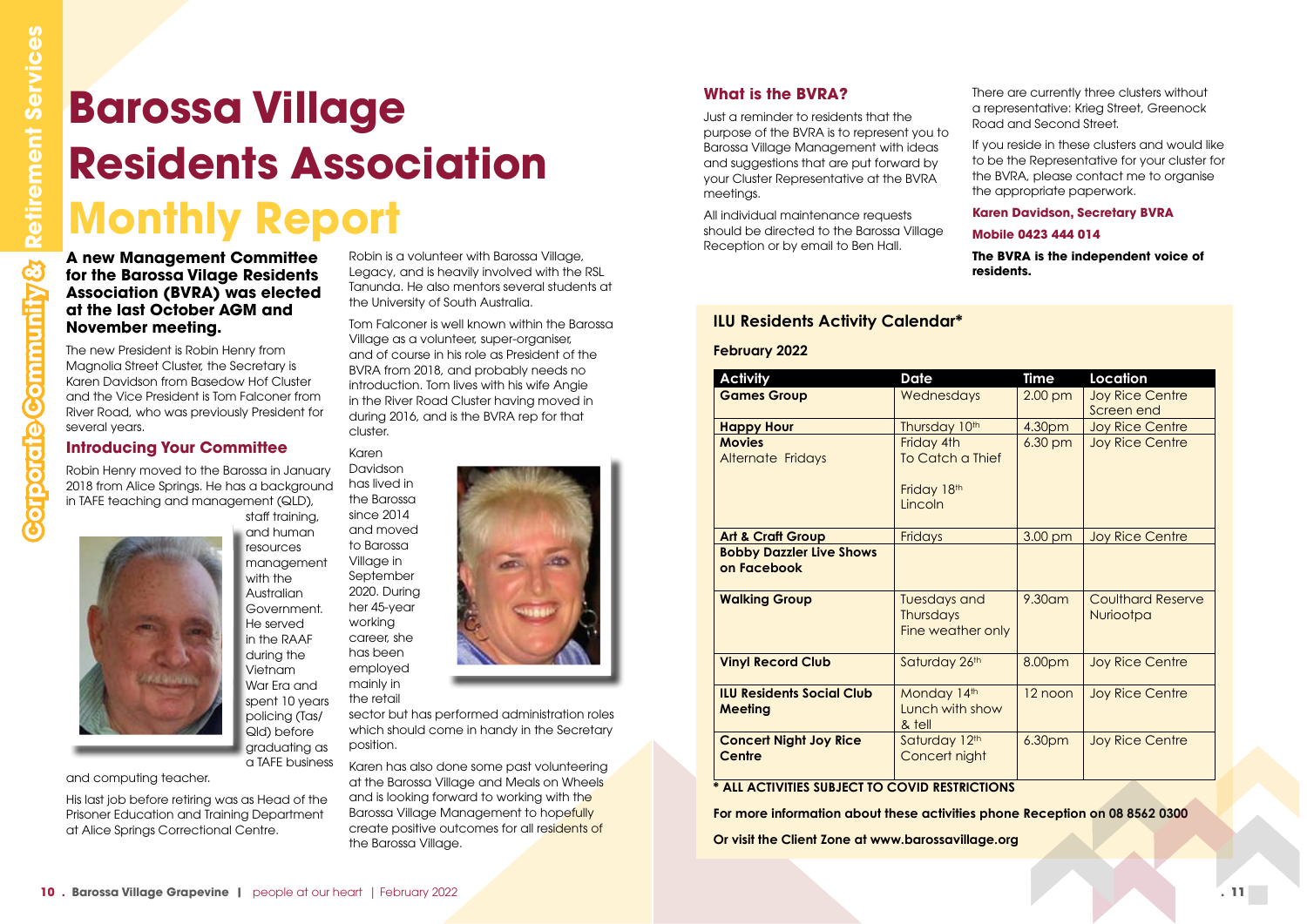And we don't even need to perform grand acts of kindness; simpler acts like holding the door open for someone, letting someone in front of you in a line or giving someone a genuine compliment can do the trick.

#### **Mindfulness**

This is about being present. When Hugh arrived in the Indian village, he noticed the villagers were calm, measured and patient. He observed that while they faced daily hardships, pressures and concerns, their hardships were more immediate and acute than most of ours in the West, they managed their responses differently. The key to this, he discovered, was mindfulness. Taking time to focus solely on the present moment. Hugh joined in the meditation sessions that were held in the village each morning and found as a result, he spent less time worrying about what might happen in the future or things that had happened in the past. Instead, he found himself focused more and more on the life he was living in the given moment.

When he spoke to someone, he became focused on the conversation. When he interacted, nothing was crowding his thoughts. He realised that practising mindfulness, meditating, was a way of taking greater control of his mind and, therefore, his life.

Hugh's story is an inspiring one. His presentation and book, The Resilience Project, has changed many people's lives. In a world that continues to shift and morph, there are always good reasons for us to learn and apply techniques that keep us happy. Enjoy your day.

**Dave Rundle, General Manager People and Culture**

 **. 13** 

#### **The Resilience Project**

**In 2008, Australian school teacher Hugh van Cuylenburg spent a few months living and volunteering in the far north of India, and it was this experience, and subsequent post-graduate studies, that led Hugh to some pretty simple conclusions about the things that we need to be doing here in Australia if we want to be happier.**

In this desert community with no running water, no electricity, no beds and very little to call their own, Hugh was continually blown away by how happy people were. He learned that practising Gratitude, Empathy and Mindfulness, or GEM, can lead to a happier, more fulfilling experience.

Discovering the three principles were also evidence-based, Hugh decided to share these simple and highly effective wellbeing strategies in a program for schools. Ten years on, having worked with over 1,000 schools, it turns out it wasn't just schools that wanted to hear this message.

He has successfully worked with teachers, students, parents, workplaces, community leaders and sporting clubs every day to share his GEM message.

#### **Gratitude**

The ability to pay attention to what you have, instead of worrying about what you don't have. Hugh describes Australians as living by a model of happiness known as the 'if and then' model. If I buy this car, then I will feel happy. If I get this promotion, then I will feel happy. If we buy and live in a house like this, then we will be happy. But in his view, the 'if and then' model doesn't work. Based on our needs, the cycle repeats and continues. Because Australians have so much available to us, we miss what we have because we are focused on what we don't have.

The ability to be gracious for what we have now, the small things that are present every day, provides for greater moments of joy, happiness and contentment. In his book, The Resilience Project, Hugh asks people to spend a moment before going to sleep, recognising three things they are gracious for. What the research and science shows is that once someone commits to this practice and performs it over a while, their mind begins to track for things they are gracious for and consequently they experience higher levels of happiness and life satisfaction

#### **Empathy**

The ability to psychologically feel what another person is feeling. The more empathetic we are, the more likely we are to act kindly, and the neuroscience behind kindness is incredible. When you do something kind for someone else, your brain releases oxytocin, which is known as the "love hormone". Why? Because oxytocin allows us to feel joy, happiness and love.

## **People and Culture**



#### **Paddy's Life Well Travelled**

#### **(continued from page 7)**

In her early years in the Barossa, Paddy especially enjoyed the Barossa International Music Festival, looking after visiting musicians and hearing lots of lovely music. She joined Friends of the Barossa Library, The Barossa Region Residents Association, The Barossa Arts Council and the Barossa Regional Gallery, and soon became secretary on their committees. Paddy has always been creative: knitting, crochet, needlework and tapestry. As she had more time, she took up wood carving and joined the Vine Patch Quilters.

In 2011 Paddy and Biddy celebrated their 80th birthday. Their brother, Martin, came from England, Biddy from New Zealand, and her children from New Zealand, France and Australia. A party for Paddy was celebrated at Langmeil Winery with all of her friends. Paddy made a good life for herself in Tanunda, but in early 2021 she recognised she needed to consider her future. In March she moved into an Assisted Living Unit with Barossa Village and is glad she made that decision.

A life well-travelled indeed! Thank you Paddy.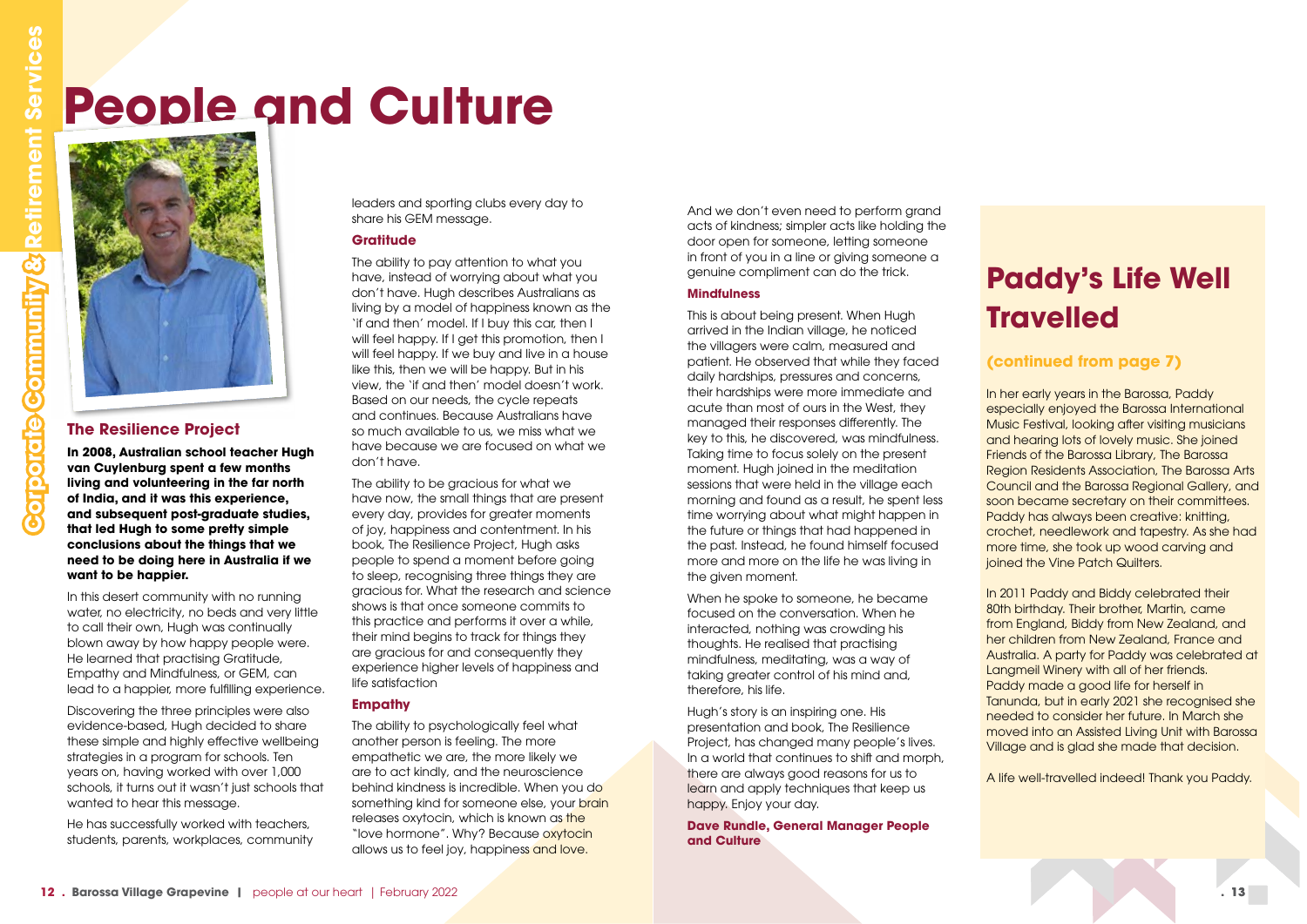

#### **My New Year's resolution for 2022 is to not stare at the closed door too long.**

It can be hard not to think of the 'what ifs, or in the era of COVID to think about all the work that went into something, only to then have it postponed or cancelled. It can be hard to see the positives, but that is the challenge I set myself. I'm sure 2022 will continue to throw obstacles in the path and no doubt has its challenges, but if a door is closed I'm going to look for the one that has opened or find a path to another door.

We are so excited about the new space and thankful for our wonderful group of volunteers who give up their time to run this venture.

#### **The Village Op Shop**

The history of Op Shops is fascinating; one of the earliest known charity shops was in the United Kingdom and set up by the Wolverhampton Society for the Blind in 1899 to sell goods made by blind people and raise money for the Society. During World War I, various fund-raising activities occurred which made £50,000 for the Red Cross.

However, it was during the Second World War that the charity shop became

widespread with the Red Cross opening up its first charity shop in London in 1941. For the duration of the war, over two hundred "permanent" Red Cross gift shops and about 150 temporary Red Cross shops were opened. Most premises were lent free of rent and in some cases owners also met the costs of heating and lighting.

The modern-day Op Shops are still a place where people can go when in need of purchasing a product at a reduced cost, however, the Op Shops of today have become much more. They are about environmentally conscious people making decisions that fast fashion and the waste in the fashion industry is so damaging to our environment and choosing to give a preloved item of clothing a new lease on life. We are becoming more aware of reusing and recycling and Op Shops attract people who have this as a purpose. And there are bargains to be found!

If you are yet to pop in and see The Village Op Shop, we look forward to welcoming you. We are always on the lookout for new volunteers, so if this sounds like something you would be interested in please get in touch. We are located in the Arthur and Gladys Reusch Community Centre, between Bank SA and the Vine Inn in Nuriootpa.

## **Community**

## **Development**

**" When one door closes, another opens, but we often look so long and so regretfully upon the closed door that we do not see the one which has opened for us." Alexander Graham Bell**

#### **Community Connections Calendar**

| Monday                                             | Tuesday                    | Wednesday                    | Thursday                            | Thursday                   | Friday                       |
|----------------------------------------------------|----------------------------|------------------------------|-------------------------------------|----------------------------|------------------------------|
|                                                    |                            |                              |                                     | 3                          |                              |
|                                                    | 9.00am                     | 9.00am                       | 10.30am                             |                            | 10.00am                      |
|                                                    | <b>Botanical Gardens</b>   | Tinker Shed                  | Joy Rice Centre                     | 10.30am                    | Circle of Friends            |
|                                                    |                            |                              | Exercise for Fun                    | Eudunda Ward St            | <b>BOWLS</b>                 |
|                                                    | 540 Tavern<br>Lunch        |                              | <b>Word Games/ Quiz</b><br>1:30pm   | Exercise for Fun           | Morning                      |
|                                                    |                            |                              |                                     | <b>Board Games</b><br>1pm  | Friday Café Lunch            |
|                                                    |                            |                              | <u>er</u>                           |                            | <b>OP</b>                    |
|                                                    |                            |                              |                                     | 6S                         |                              |
| St Hugh's Anglican                                 | 9.00am<br>$\infty$         | 9.00am<br>ᡐ                  | 10.30am<br>$\supseteq$              | 10.30am<br>$\supseteq$     | 10.00am                      |
| Church                                             | Port River Drive           | <b>Tinker Shed</b>           | Joy Rice Centre                     | Eudunda Ward St            | Circle of Friends            |
| 10.30am                                            |                            |                              | Exercise for Fun                    | Exercise for Fun           | Friday Café Lunch            |
| Exercise for Fun                                   |                            |                              | 1:30pm                              |                            |                              |
| lpm                                                | Lunch                      |                              | Travelling to                       | 1pm                        |                              |
| Reel of Time-                                      | Fasta Pasta                |                              | Africa                              | This Day in History        |                              |
| Movie Game                                         |                            |                              |                                     | FEBRUARY                   |                              |
| $\overline{4}$                                     | $\frac{5}{1}$              | $\frac{6}{1}$                |                                     |                            | $\frac{8}{10}$               |
| St Hugh's Anglican                                 | 9.00am                     | 9.00am                       | 10.30am                             | 10.30am                    | 10.00am                      |
| Church                                             | <b>Beach Drive</b>         | <b>Tinker Shed</b>           | Joy Rice Centre                     | Eudunda Ward St            | Circle of Friends            |
| Exercise for Fun<br>10.30am                        | Seaton Hotel<br>Lunch      |                              | 1:30pm<br>Exercise for Fun          | Exercise for Fun           | Morning<br><b>BOWLS</b>      |
| 1pm                                                |                            |                              | <b>DOUG</b>                         | lpm                        |                              |
| <b>Cultural Experience</b>                         |                            |                              | VENNING                             |                            | Friday Café Lunch            |
| A taste of Italy                                   |                            |                              | SINGING                             | 00<br>20<br>20             |                              |
| Û                                                  |                            |                              |                                     |                            |                              |
| $\overline{2}$                                     | 22                         | 23                           | 24                                  | $\overline{24}$            | 25                           |
| St Hugh's Anglican<br>Church                       | Mt Barker Summit<br>9.00am | <b>Tinker Shed</b><br>9.00am | 10.30am                             | Eudunda Ward St<br>10.30am | Circle of Friends<br>10.00am |
| 10.30am                                            | Lunch                      |                              | Joy Rice Centre<br>Exercise for Fun | Exercise for Fun           | Friday Café Lunch            |
| Exercise for Fun                                   | Café Aqua                  |                              | 202                                 |                            |                              |
| <b>Trivia Afternoon</b><br>$\overline{\mathsf{P}}$ |                            |                              | 1:30pm                              | Cheese Tasting<br>1pm      |                              |
| with Nibbles                                       |                            |                              | Skittles and games                  | Afternoon                  |                              |
|                                                    |                            |                              |                                     |                            |                              |
| $\infty$                                           |                            |                              |                                     |                            |                              |
| St Hugh's Anglican                                 |                            |                              |                                     |                            |                              |
| 10.30am<br>Church                                  |                            |                              |                                     |                            |                              |
| Exercise for Fun                                   |                            |                              |                                     |                            |                              |
| <b>Carnival Games</b><br>1pm                       |                            |                              |                                     |                            |                              |
|                                                    |                            |                              |                                     |                            |                              |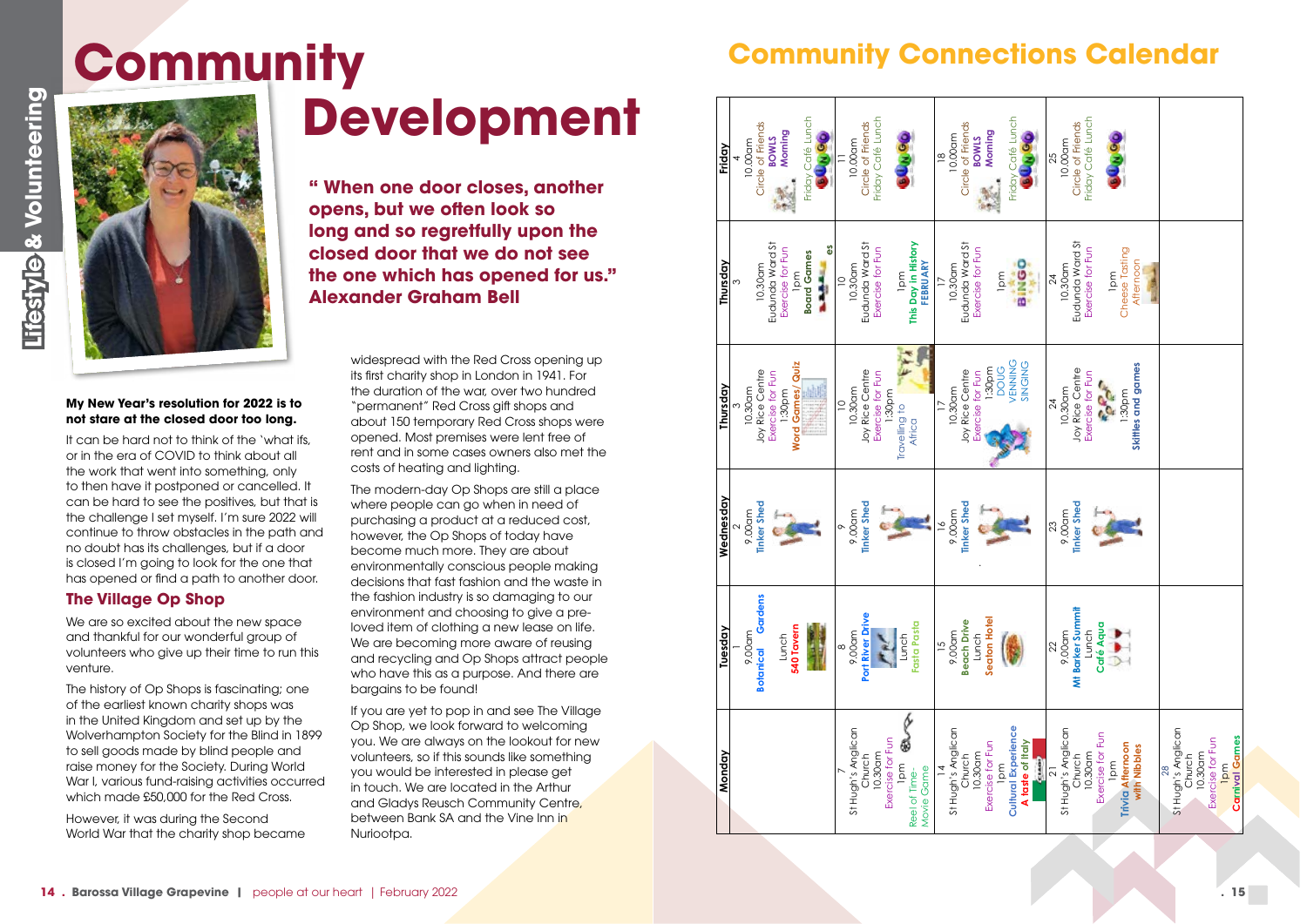<span id="page-8-0"></span>

#### **Dessert**

#### **Reflecting on Good Times**

**Welcome back everyone, as we move forward with our lives.**

The Lifestyle team thought it would be a good opportunity to reflect on the good times we shared in 2021. What better way to start the year than sharing happy memories of photos taken at our programs, offered across the week. Our program encourages opportunities to stay connected, have fun and build friendships. We welcome your input for any future outing ideas.

Due to government regulations we now require evidence of your COVID vaccinations to attend all group programs and wear a mask whilst in the company of others.

Please provide your COVID Vaccine evidence to the Lifestyle team before joining a group and a reminder that mask wearing is mandatory in all Barossa Village facilities.







#### **February Friday Café Menu**

Fruit flan

Sticky date pudding served with custard and caramel sauce

| <b>Date</b>      | Lunch                            |
|------------------|----------------------------------|
| 4th              | Cottage pie served with peas and |
|                  | honey roast carrots              |
| 11th             | Roasted Pork served with gravy,  |
|                  | Roast pumpkin, potato bake and   |
|                  | <b>Brussel sprouts</b>           |
| 18th             | Roast chicken thigh served with  |
|                  | mash potato, gravy, Roast sweet  |
|                  | potato & green beans             |
| 25 <sub>th</sub> | Braised lamb served with Roast   |
|                  | pumpkin, roast potato & Broccoli |

Steamed apricot jam pudding served with custard

Oreo Cheesecake

#### **Bookings are essential. Phone 8562 0300 to make your reservation**

Spotted in the garden of Nuriootpa resident Bev Reid, was this owl playing a game of hide and seek with the camera. Bev's neighbour John Irlam took this photo of the cheeky feathered friend.

#### Owl Fun Facts

Australia has 11 species of owls found in every

state.

Owls don't nest; they rely on hollow trees for

nesting and breeding. Their eyes are fixed and can't move in their sockets, which is why they can turn their heads up to 270 degrees.

Owls' ears are positioned at alternate heights on the sides of their faces to hear sounds at different

times.



#### **Curious Visitor**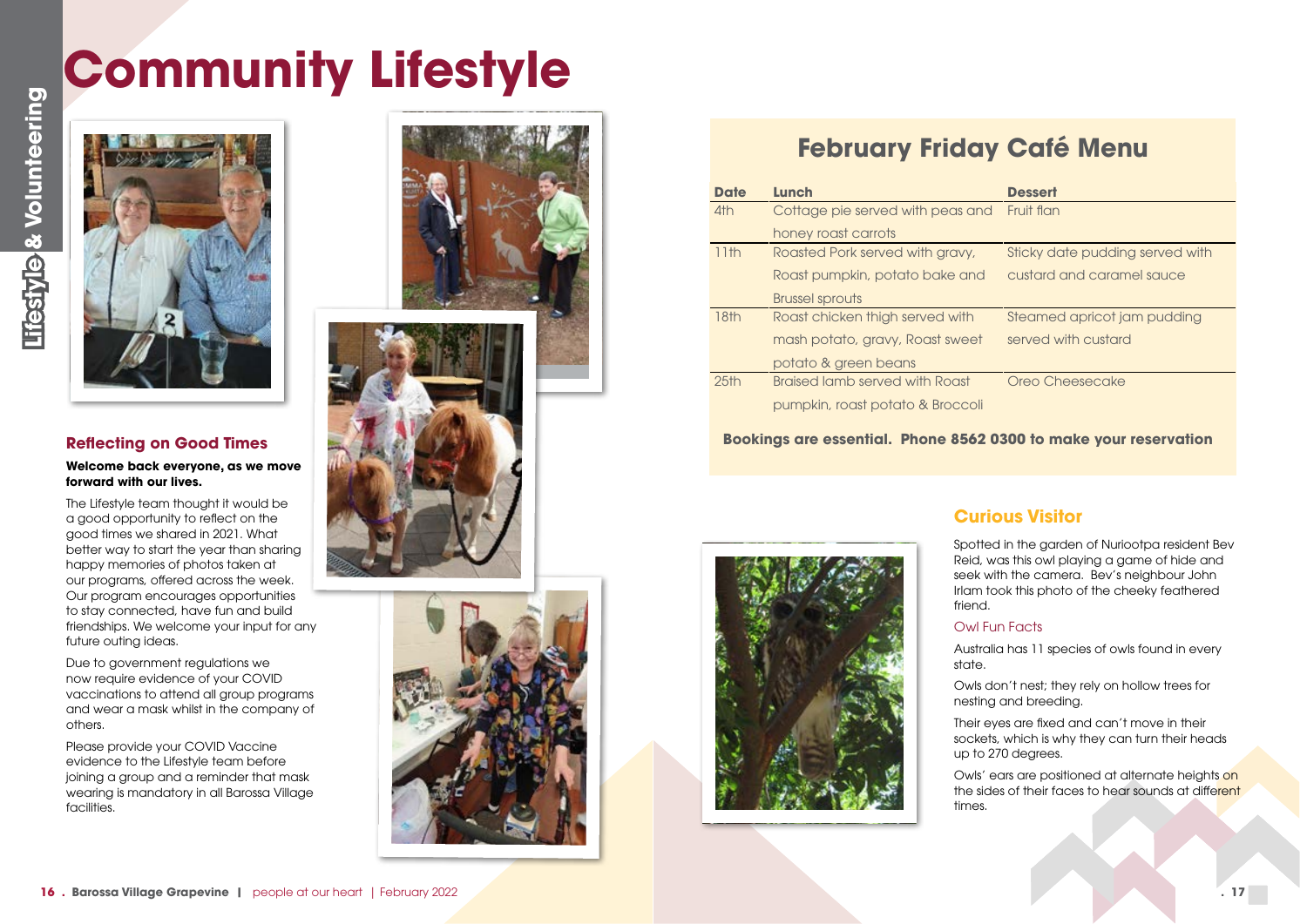**With residents being restricted to their areas due to COVID regulations, we've had an interesting time working out how to set up Lifestyle Programs that will work in each area.**

We have adapted to the changes by using a trolley for each area that holds games, quizzes, jigsaws, art and craft supplies, as well as peddlers for exercise.

At present, there is no official monthly calendar but once things are more settled with staffing, we will begin putting out a weekly program in each area for residents to know about what's happening each day.

Residents who play the piano, Shirley Starick and Coral Baverstock, have been entertaining other residents with their melodic music.

As we are not meeting in large groups there will be no Resident Representative Meetings until further notice, Julie Cartwright (Chair) has been in touch by phone with members.

The team is also making good use of the large screen TV that can be moved around each area to screen favourite shows, concerts, and movies, including David Attenborough, Andre Rieu, on DVD or YouTube, which is fun!



Residents also have access to our in-house TV channels:

Silver Memories: Channel 4 or 350

Christmas photos: Channel 103

Relaxation: Channel 104

Daily Devotion with Edith at 9:45, LIVE: Channel 101

Sunday Church with Pastor Reu at 10:45, LIVE: Channel 101

Exercises with Di, Wednesdays at 10:30am LIVE: Channel 101

Pictured top left is Shirley Starick on the piano entertaining residents; top right is Glenda, showcasing her twilling project.

Opposite page top left is Frieda concentrating on Scrabble, top right, Pam playing Bingo; middle Penny and Eva contemplating Scrabble; May, Brian and Evelyn let the dominoes fall.







## **Residential Lifestyle**

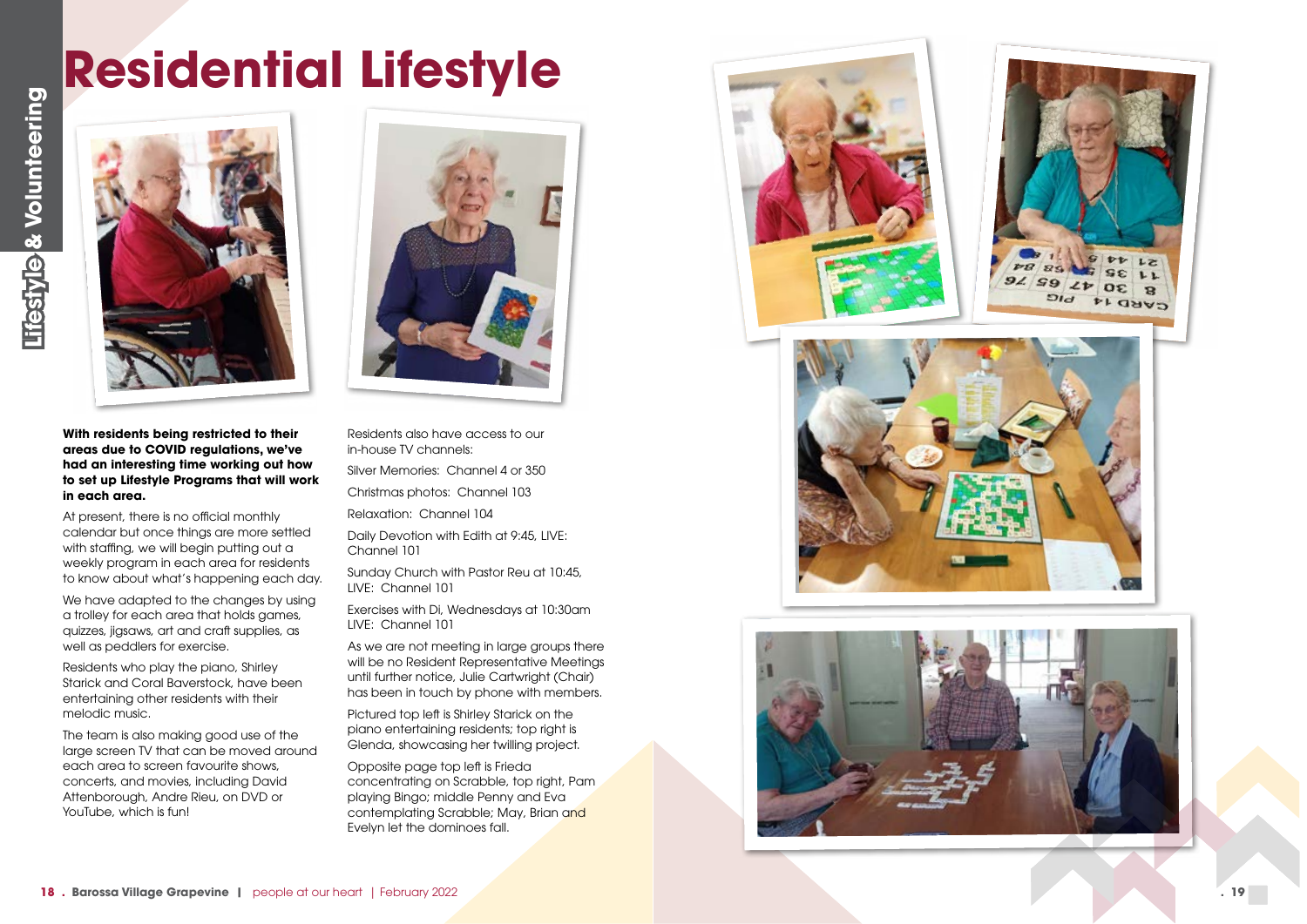**Bill kindly shared this story with the Lifestyle staff and is allowing us to publish some excerpts in the Grapevine for your enjoyment. Bill wrote this account of his life when he was 69 years old and shared it with his friends in the Royal Wings Newsgroup at the time.**

#### **The long and the short and the tall**

I suppose it all began way back in 1943 when, as a young boy of 12, I used to cycle from my temporary home in Bournemouth (to where I had been evacuated) to RAF Holmsley South Aerodrome to watch the aircraft activities through the barbed wire perimeter fence. All exciting through my child's eyes, but an anxious and nervewracking time for the crews.

A combination of these experiences, the action apparent in the skies high above, which were never free of contrails, and the reading of generous dollops of 'Rockfist Rogan RAF' in the 'Beano' as far as I can recall, were instrumental in the young William Wild wanting to be a part of it all one day.

My parents no longer existed. Elizabeth my mum, died in 1936 when I was five from

consumption, and my dad Frank, died at the end of the war.

The people that I had been evacuated to, were my Uncle Fred and Aunty Ivy. They became my Legal Guardians. Fred ran an engineering business in Boscombe called the Electric Welding Company. I went on to work for Fred as an unbound apprentice to learn the trade of blacksmith and welder.

Around about 1947 I was still very keen on the RAF, so I reported to my local ATC Squadron where I became Cadet No. 583 of 130 Squadron Bournemouth, Poole and Christchurch Wing.

I was issued with an old and well-used uniform from which I had to unpick the threads to remove the previous owners' corporal's chevrons. I was so proud to be putting on the 'Blue' for the first time, and I felt a real 'Brylcream Boy' as our senior brothers in the 'real' air force were called.

At the age of 17, because I was not a bound apprentice, I had a difference with Uncle Fred and we both decided it was about time for me to apply to join the RAF, which I did through my own ATC Commanding Officer.

## **Resident Profile<br>
<b>Resident Profile**<br> **Bill Wi**<br> **Resident Profile Bill Wild**



I must cut the recruit training short. It was a really tough life designed to make men out of boys. Recruit training over, thank goodness, off we went home as smart qualified AC2's to flaunt ourselves in our proudly worn blues, which we found out carried quite a bit of influence with the girls.

The time came for the new posting to No. 8 School of Technical Training at RAF Weeton Camp, a few miles east of Blackpool in Lancashire. Any illusions I may have had about an air force paradise, of going to

places of palm trees and surf beaches, were soon shattered on entering the dismal confines of Weeton Camp in 1949.

On completion of technical training, I was posted to RAF

Credenhill, Hereford, to undergo a Junior NCO's course of six weeks duration. It was during my time at Credenhill that I met my future wife Jean who was a very attractive WRAF Shorthand /Typist, but that is another long story leading to six beautiful children and at this point in time, 14 grandchildren.

Bill and Jean are pictured on their wedding day.

Cyprus was one of the highlights of my life. The beauty of the island, its history

and its biblical connections are fascinating. In certain areas, one would be walking on

ancient broken pottery from Christ's time. It was everywhere. I personally picked up 17 Roman coins there, usually after heavy rain had disturbed the soil. I read that of all the



antiquities located on the island, only approximately 10% had been discovered and unearthed.

After my 22 years' service, I decided to leave and immigrate to Australia, and have lived here ever since.

Thank you for allowing me to share this brief outline of my time in the RAF with you. There are many gaps.

There were all the friends made around the world, there was adventure, sport, learning how others lived and a pride in wearing the 'blue' that so many have

worn and so many less fortunate have died wearing.

Bill is now 90 and has just moved into the Barossa Village Residency to join our community. For those of you who live at the Residency, please say 'Hi' and make him feel welcome. We're sure Bill would be happy to tell you more about his life and make some new friends.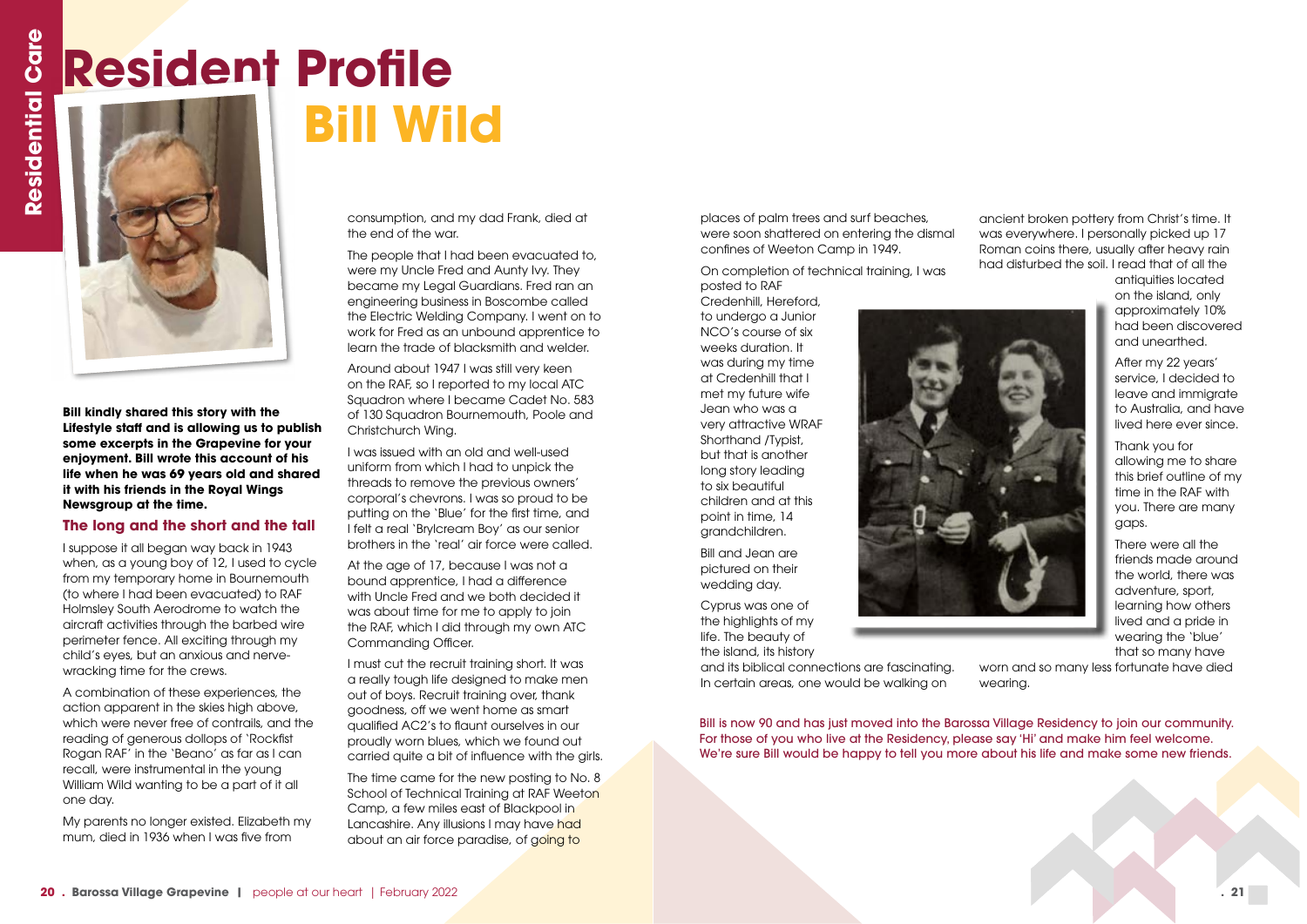#### **"I'm so bored of COVID, this is all we talk about now!" Quote Ruby Kowald aged 12, circa 2022.**

Ruby's not wrong. Lots of people are saying and feeling this as COVID continues to dominate the conversation no matter what your age. We read the news and the first five pages are about the impact of COVID, even the sports papers are filled with COVID related news. The Novak Djokovic saga was not about tennis but vaccination, and yes, COVID.

As aged care providers, we've had our work cut out, keeping up with what we are supposed to be doing. We've had 22 different updates to the emergency directions, which were originally handed down in March of 2020. Nearly two years we have spent working to put in place the systems and processes which would ensure that we have workers to provide services to our clients. We've had to impose restrictions, revoke restrictions, and buy enormous amounts of personal protective equipment. Through all of this, we are still trying to deliver aged care in a way that is meeting and exceeds the community standards.

And yes, these standards are dominated by infection control and our old friend COVID.

Before COVID kicked off, Barossa Village was on a path of developing strategic plans which aimed to deliver "unparalleled lifestyle options". We were on a path of growth and development, successfully gaining several grants to give us the financial means to explore these initiatives. We have been able to deliver on some of these, notably the hydrotherapy pool, the new beds at the Residency, the Dementia Detailing program, and some of the IT systems that have been developed and invested in to improve workforce efficiency. Sadly, all of this is tainted with the COVID brush. I feel quite disappointed sometimes that we have not been able to give these projects the attention and the efforts that we would have liked to, but that's the times we are living in.

We need to stay the course and yes, have a few more COVID conversations (sorry Ruby) to get to the other side.

I have also seen on Facebook pictures of signs in shops saying, "The whole world is short-staffed, be kind to those who showed up." This is the catch cry of our current phase of COVID. It's true, we should be kind to those who show up, but we need to be doing more than showing up. Aged care is a business that demands that the people who work in the sector are compassionate, caring, considerate, and skilled at what they do. Just showing up is not an option. Without international or interstate migration, there is a serious skills shortage looming, not just in nursing and caring but in everything, from truck drivers to administration, through to cleaning, hospitality and maintenance.

We are in a situation where we are being asked to do more and more with less and less. Impressively, we are still doing it all,

and I am grateful to everyone who comes in, tries their best to help deliver services at the highest level. These are the front line heroes that make immeasurable differences in people's lives day in day out, despite COVID.

So yes, COVID is dominating the conversation, life is complicated and confusing; things are changing constantly. I am confident that we will move past this and get back to making the great work that is done in aged care about creating environments and care models which deliver "unparalleled lifestyle options".

#### **Matt Kowald, General Manager Integrated Care**

#### **How Does Hydrotherapy Help?**

## *COVID Conversations*<br> **Example 2**<br> **Example 2**

**The Allied Health department at Barossa Village is looking forward to beginning aquatic hydrotherapy sessions, once the AB corridor leading to the pool is complete, as part of the Residency expansion**.

Hydrotherapy sessions will likely be held on a Tuesday afternoon and residents will be able to attend a group or individual session, based on their needs.

So how does Hydrotherapy help?

#### Post-stroke

After experiencing a stroke, people typically have lower levels of physical activity compared to others of the same age who haven't experienced a stroke, and a slower walking speed. Decreased muscle power is associated with slower walking speed, increasing the risk of falls.

Finding exercise to improve lower limb strength, power and walking speed after stroke can be problematic. Hydrotherapy offers two potential advantages: buoyancy supports body weight during exercise, and the forces experienced during aquatic exercise increase efficiency and generally reduce post-exercise soreness.

In a study of three men who experienced a stroke and completed twice weekly aquatic exercise classes over four weeks, each showed positive improvements in walking speed and strength.

#### Arthritis- knee

For people with knee pain or leg weakness, buoyancy may allow them to complete reduced weight-bearing load exercises. In older adults with knee osteoarthritis, pain is significantly less with squats in water compared

to on land.

#### Chronic respiratory and cardiac disease

Water immersion has many benefits on the cardiorespiratory system; for example, immersion to neck depth increases a person's stroke volume and cardiac output. People with lung disease who have additional conditions, such as obesity and musculoskeletal issues.

There are significantly greater improvements following aquatic exercise compared to land-based exercise in People with cardiorespiratory conditions such as asthma, need to be pre-screened and monitored, during aquatic therapy

If you are interested in hydrotherapy, you will need to complete a pre-screening tool and assessment with a Physiotherapist to determine your suitability.